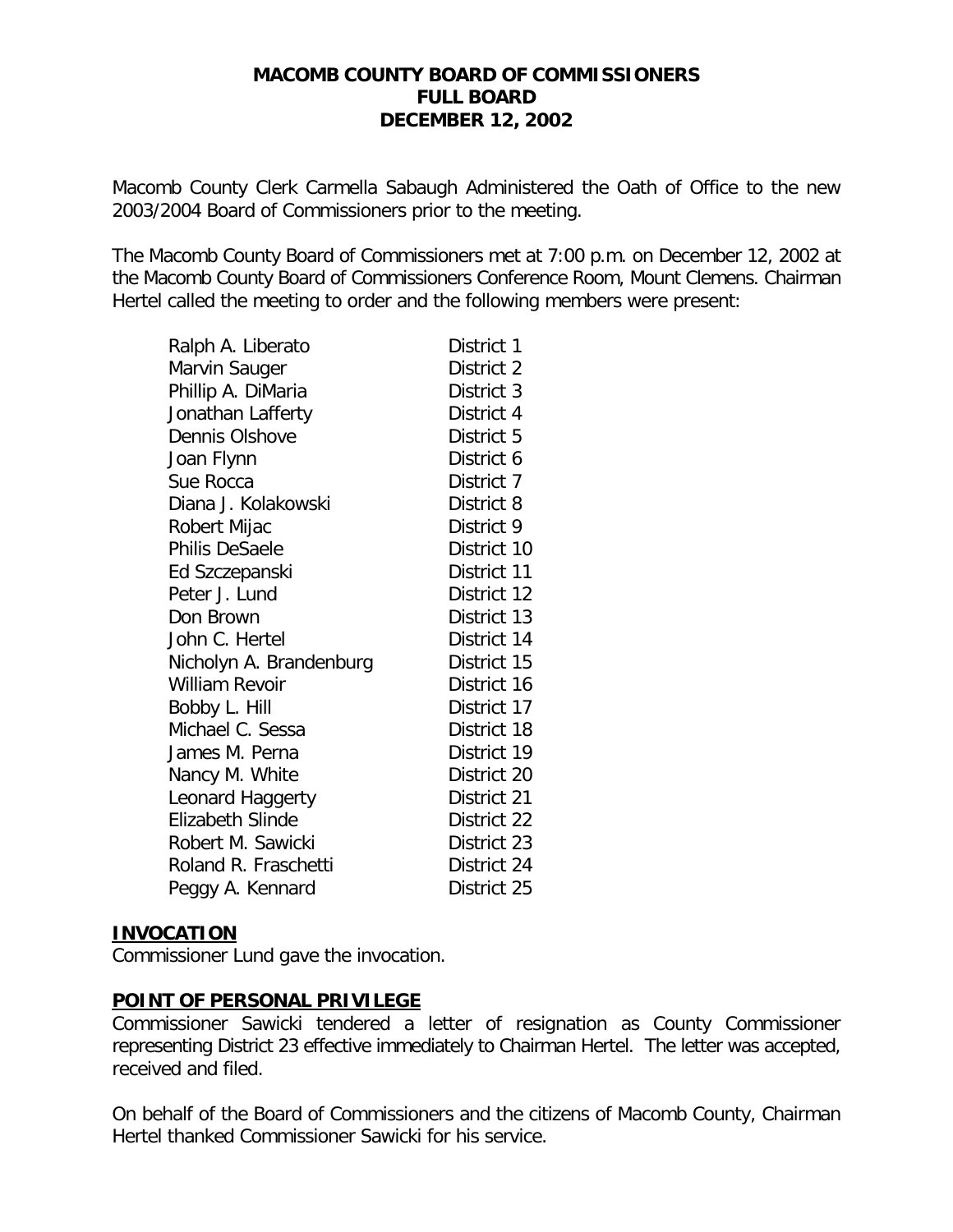# **AGENDA**

A **MOTION** to adopt the Agenda As Amended to include 3 additional service time requests, #14 and #15a, was made by Commissioner Haggerty, supported by Commissioner Lafferty.

A **MOTION TO AMEND THE AGENDA** to postpone Item #15 – Appointments with the exception of the unexpired term on the Planning Commission was made by Commissioner Szczepanski, supported by Commissioner DeSaele.

Commissioners expressed their reasons for supporting the postponement as well as the opposition to the postponement.

#### **ROLL CALL VOTE ON THE AMENDMENT TO AGENDA TO POSTPONE ITEM #15- APPOINTMENTS**

|                    | Yes | No |
|--------------------|-----|----|
| <b>BRANDENBURG</b> | Χ   |    |
| <b>BROWN</b>       |     | X  |
| <b>DESAELE</b>     | Χ   |    |
| <b>DIMARIA</b>     | Χ   |    |
| <b>FLYNN</b>       |     | Χ  |
| <b>FRASCHETTI</b>  | Χ   |    |
| <b>HAGGERTY</b>    |     | X  |
| <b>HILL</b>        |     | X  |
| <b>KENNARD</b>     |     | X  |
| <b>KOLAKOWSKI</b>  | Χ   |    |
| <b>LAFFERTY</b>    |     | Χ  |
| <b>LIBERATO</b>    |     | X  |
| <b>LUND</b>        |     | X  |
| <b>MIJAC</b>       |     | Χ  |
| <b>OLSHOVE</b>     |     | X  |
| <b>PERNA</b>       |     | X  |
| <b>REVOIR</b>      |     | X  |
| <b>ROCCA</b>       |     | Χ  |
| <b>SAUGER</b>      |     | Χ  |
| <b>SESSA</b>       | Χ   |    |
| <b>SLINDE</b>      |     | X  |
| <b>SZCZEPANSKI</b> | X   |    |
| <b>WHITE</b>       |     | X  |
| <b>HERTEL</b>      |     | X  |
| <b>TOTAL</b>       | 7   | 17 |

# **THE MOTION TO AMEND THE AGENDA TO POSTPONE THE APPOINTMENTS FAILED.**

A vote was taken on the **AGENDA AS AMENDED**, and the **MOTION CARRIED**, with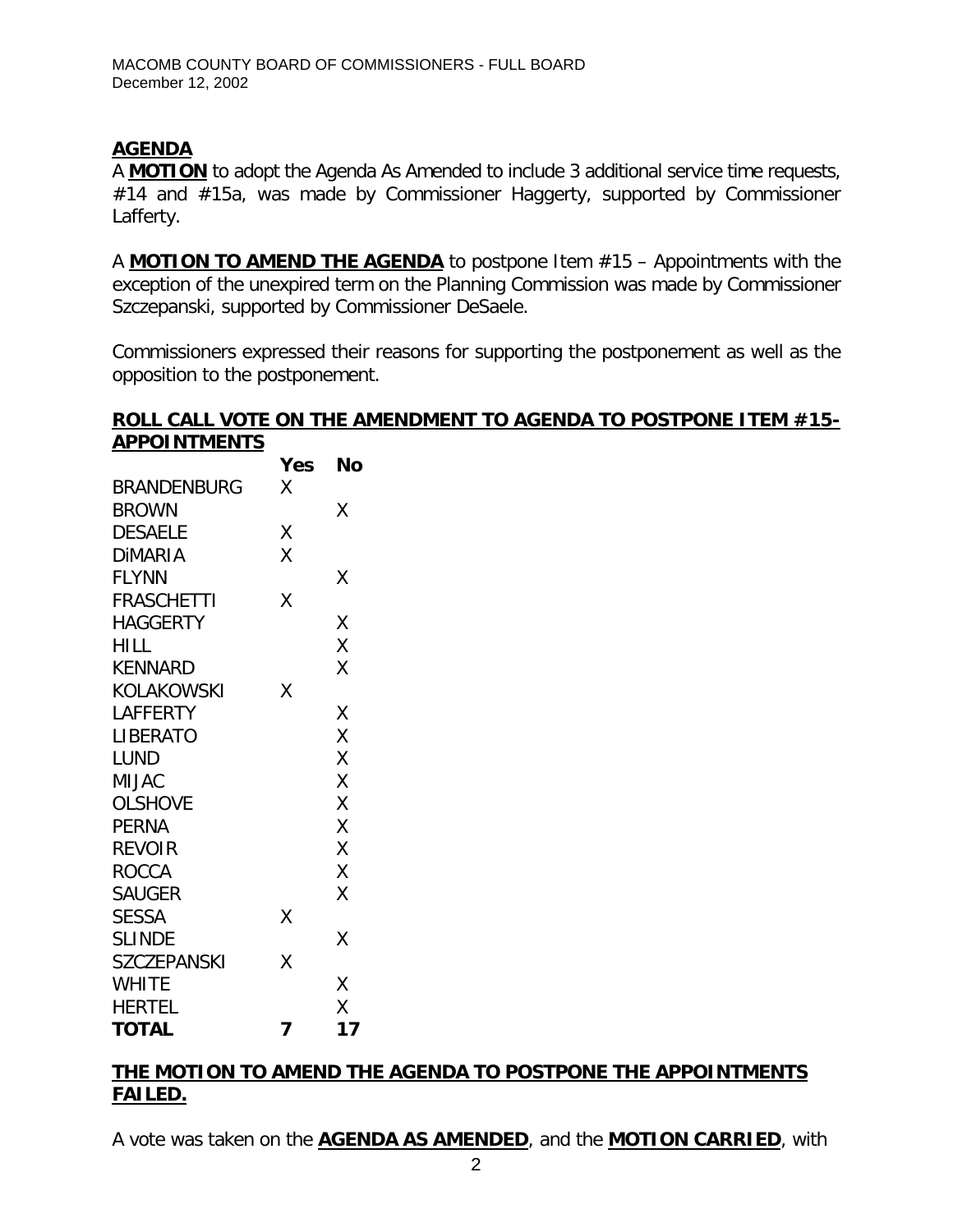Commissioner Szczepanski voting **NO**.

# **MINUTES**

A **MOTION** to approve the minutes dated November 21, 2002 (Full Board) and December 11, 2002 (Public Hearing) was made by Commissioner Liberato, supported by Commissioner Revoir, and the **MOTION CARRIED**.

# **PRESENTATIONS**

Presentation of Resolution to UAW Local 1264 was made by Commissioner Brandenburg commending the members of the Veterans Committee on their extraordinary work in the community.

Presentation of Resolution to Samantha Hanley was made by Commissioner Lafferty commending her for outstanding public service.

# **PUBLIC PARTICIPATION**

# *Kenneth J. Krauter, 53243 Pimpernil, Chesterfield Township*

Believes that southeast Michigan is due for a rapid transit system and requests the Board of Commissioners endorse a policy in support.

He also indicated that he is a resident in District 14 and would ask the newly elected county commissioner in that district step down.

# **COMMITTEE REPORTS:**

# *BUDGET COMMITTEE – November 21, 2002*

The Clerk read the recommendations from the Budget Committee and a **MOTION** was made by Chairperson Brown, supported by Vice-Chairperson Sauger, to adopt the committee recommendations.

Commissioners DeSaele, Brandenburg and Sessa asked their **NO** votes on Motion #2 be recorded from committee. There were **NO** objections.

Commissioner Szczepanski asked his **NO** vote be added to Motion #2. There were **NO** objections.

- 1. APPROVE FY 2003 DEPARTMENTAL REQUESTS AND RECOMMENDATIONS FOR NEW POSITIONS AND POSITION RECLASSIFICATIONS FOR INCLUSION IN THE FY 2003 BUDGET.
- 2. ADOPT THE FY 2003 RECOMMENDED BUDGET, AS AMENDED.

# **THE MOTION CARRIED.**

# *PLANNING AND ECONOMIC DEVELOPMENT COMMITTEE – DECEMBER 3, 2002*

The Clerk read the recommendation from the Planning and Economic Development Committee and a **MOTION** was made by Chairperson Flynn, supported by Vice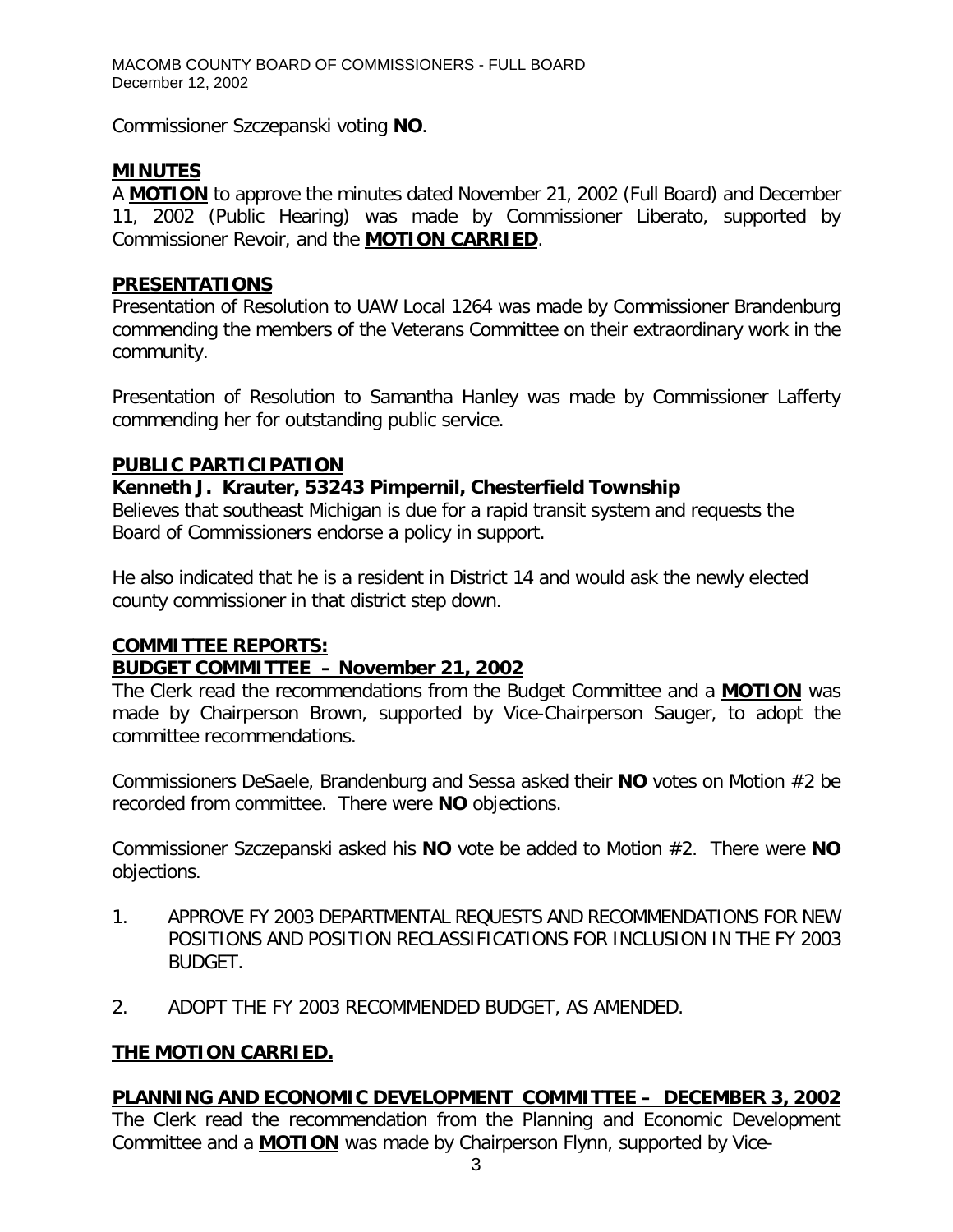Chairperson Sawicki, to adopt the committee recommendation.

1. AUTHORIZE THE CREATION OF THE COUNTY OF MACOMB HOSPITAL FINANCE AUTHORITY; FURTHER, ARTICLE V, SECTION 2, OF THE ARTICLES OF INCORPORATION INCLUDE THE FOLLOWING SUBSTITUTED NAMES TO SERVE ON THE FIRST COMMISSION: FOR THE FIRST COMMISSIONER, WILLIAM J. REVOIR, ONE (1) YEAR; THE SECOND COMMISSIONER, SUE ROCCA, TWO (2) YEARS; THE THIRD COMMISSIONER, PEGGY A. KENNARD, THREE (3) YEARS; THE FOURTH COMMISSIONER, NANCY M. WHITE, FOUR (4) YEARS; AND THE FIFTH COMMISSIONER, TED B WAHBY, FIVE (5) YEARS.

A **MOTION TO AMEND ARTICLE IV, SECTION 5.5** was made by Commissioner Szczepanski, supported by Commissioner Brandenburg as follows:

*THE AUTHORITY IS RESTRICTED AT ALL TIMES AND IN ALL ITS POWERS AND DUTIES FROM CONDUCTING BUSINESS OR TRANSACTING WITH ANY ORGANIZATION OR APPLICANT WHICH PROVIDES ANY FORM OF ELECTIVE ABORTION AT ANY OF ITS FACILITIES LOCATED INSIDE THE COUNTY OF MACOMB, OR FURTHER WOULD HAVE ANY PORTION OF THE APPLICANT'S BOND REPAYMENTS MADE FROM REVENUE GENERATED BY PROVIDING ELECTIVE ABORTIONS FROM ANY PORTION OF THE APPLICANT'S ORGANIZATION-AT-LARGE.*

**THE MOTION TO AMEND CARRIED**, with Commissioner White voting **NO**.

# **THE MOTION AS AMENDED CARRIED.**

*LEGISLATIVE & ADMINISTRATIVE SERVICES COMMITTEE – December 3, 2002* The Clerk read the recommendation from the Legislativee & Administrative Services Committee and a **MOTION** was made by Chairperson Mijac, supported by Vice-Chairperson Rocca, to adopt the committee recommendation.

1. APPROVE THE PURCHASE OF FOUR CELLULAR PHONES FOR THE MACOMB COUNTY SHERIFF DEPARTMENT AT A ONE-TIME COST OF \$479.80 AND A MONTHLY USAGE CHARGE OF \$32.00; FUNDING IS AVAILABLE IN THE SHERIFF DEPARTMENT TELEPHONE BUDGET.

# **THE MOTION CARRIED.**

# *JUSTICE AND PUBLIC SAFETY COMMITTEE – December 4, 2002*

The Clerk read the recommendation from the Justice and Public Safety Committee and a **MOTION** was made by Chairperson DiMaria supported by Vice-Chairperson Olshove to adopt the committee recommendation.

1. APPROVE A PAGER POLICY AND PROCEDURE AS PREPARED BY THE OFFICE OF EMERGENCY MANAGEMENT AND THE FINANCE DEPARTMENT.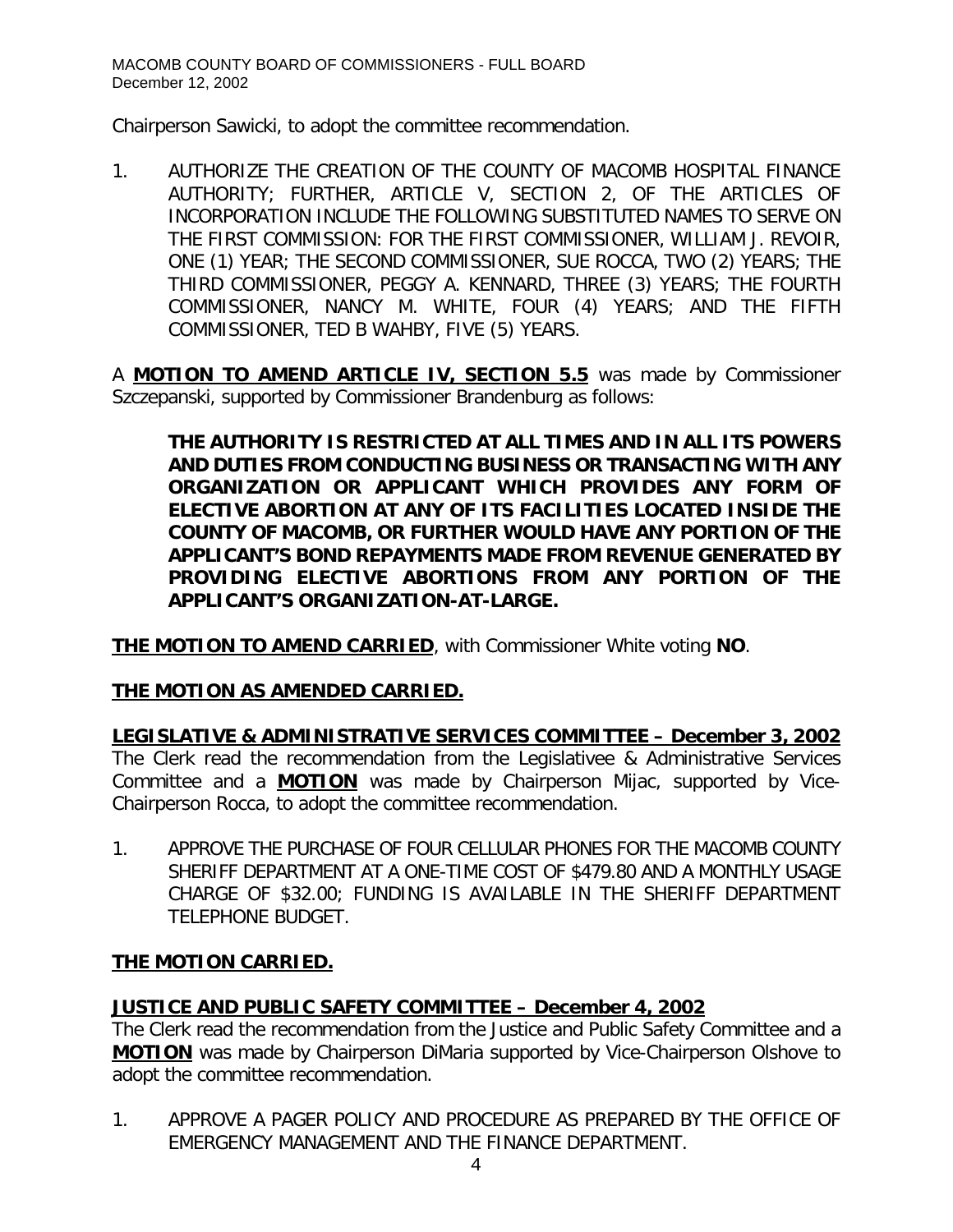# **THE MOTION CARRIED.**

### *HEALTH SERVICES COMMITTEE – December 4, 2002*

The Clerk read the recommendations from the Health Services Committee and a **MOTION** was made by Chairperson White, supported by Vice-Chairperson Haggerty, to adopt the committee recommendations.

Commissioners Sessa and Brandenburg asked their **NO** votes be recorded on Motion #2 and Motion #3. There were **NO** objections.

1. APPROVE REAPPOINTMENTS TO THE WATER QUALITY BOARD AS RECOMMENDED BY THE CHAIRMAN OF THE BOARD AS FOLLOWS:

| Agricultural    | Ray Schwark           | Term Ending 12/31/05 |
|-----------------|-----------------------|----------------------|
| <b>Business</b> | <b>Thomas Morley</b>  | Term Ending 12/31/05 |
| Environmental   | <b>Gerald DeMAIRE</b> | Term Ending 12/31/05 |

- 2. DIRECT THE MACOMB COUNTY HEALTH DEPARTMENT TO INVESTIGATE THE NEED FOR A SEPTAGE DISPOSAL FACILITY TO MEET THE NEEDS OF THE RESIDENTS OF MACOMB AND ST. CLAIR COUNTIES.
- 3. DIRECT THE MACOMB COUNTY HEALTH DEPARTMENT TO CONTINUE TO INVESTIGATE THE NEED FOR A COUNTY ANIMAL CONTROL REGULATION AND TO DEVELOP A DRAFT OF SUCH.

# **THE MOTION CARRIED.**

#### *OPERATIONAL SERVICES COMMITTEE – December 5, 2002*

The Clerk read the recommendations from the Operational Services Committee and a **MOTION** was made by Chairperson Hill, supported by Vice-Chairperson Lafferty, to adopt the committee recommendations.

#### 1. AUTHORIZE PAYMENT FOR THE WORK PERFORMED AS FOLLOWS:

| MARTHA T. BERRY | <b>EDMUND LONDON &amp;</b><br><b>ASSOCIATES</b> | \$<br>7.804.07 |
|-----------------|-------------------------------------------------|----------------|
| MARTHA T. BERRY | FILLS DON MICHIGAN                              | 1.069.887.60   |
| COURT BUILDING  | PROJECT CONSTROL<br><b>SYSTEMS</b>              | 193,050.00     |
| YOUTH HOME      | PROJECT CONTROL<br><b>SYSTEMS</b>               | 829,800.00     |
| COURT BUILDING  | STRAT WOLD<br>ARCHITECTS & ENG.                 | 1.637.31       |
| YOUTH HOME      | <b>WAKELY ASSOCIATES</b>                        | 10.163.52      |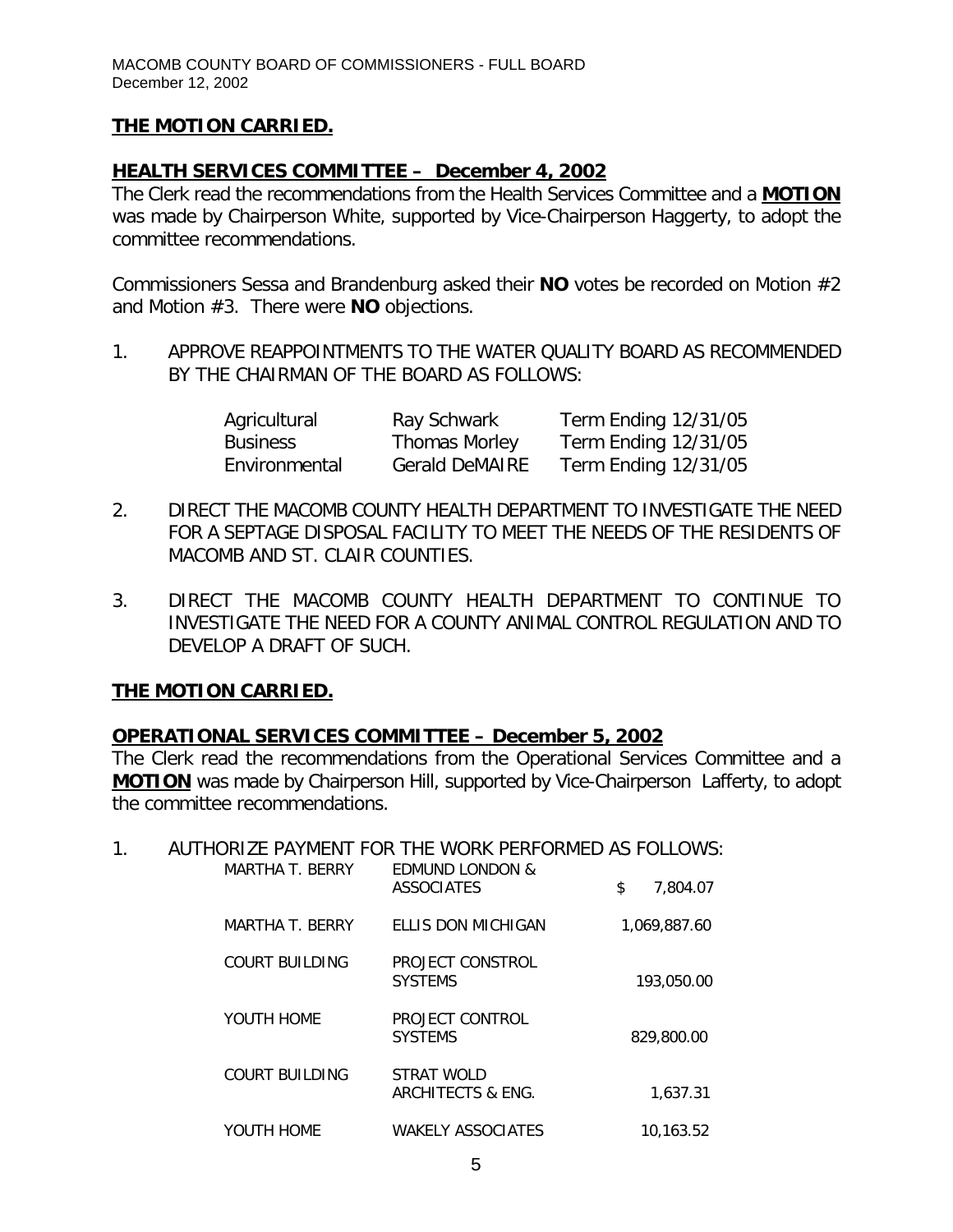FURTHER, FUNDS ARE AVAILABLE IN THE CAPITAL BUDGET.

- 2. APPROVE CHANGE ORDER NO. 1 MARTHA T. BERRY MEDICAL CARE FACILITY, IN THE AMOUNT OF \$16,204.00, AS RECOMMENDED BY THE ARCHITECT, EDMUND LONDON & ASSOCIATES; FUNDS ARE AVAILABLE IN THE CONSTRUCTION BUDGET.
- 3. CONCUR WITH THE PURCHASING MANAGER AND APPROVE THE PURCHASE OF ONE CANON IR-5000S DIGITAL COPY SYSTEM FOR THE HUMAN RESOURCES DEPARTMENT FROM OUR CONTRACTED VENDOR, IKON OFFICE SOLUTIONS, WITH GSA PRICING OF \$12,326.00 AND MAINTENANCE AT .0099 PER COPY; FUNDS ARE AVAILABLE FROM THE CONVENIENCE COPIER FUND.
- 4. CONCUR WITH THE PURCHASING MANAGER AND APPROVE THE PURCHASE OF CONTINUOUS FORMS AND HEAT SEAL FORMS FOR THE VARIOUS COUNTY DEPARTMENTS IN THE AMOUNT OF \$28,329.96; FUNDS ARE AVAILABLE FROM THE DEPARTMENTS' PRINTING ACCOUNTS.
- 5. CONCUR WITH THE PURCHASING MANAGER AND APPROVE THE PURCHASE OF DIVING EQUIPMENT FOR THE SHERIFF'S DEPARTMENT – DIVING DIVISION, FROM THE LOWEST RESPONSIBLE BIDDER, BRUNO'S DIVE SHOP, IN THE AMOUNT OF \$18,179.20; FUNDS ARE AVAILABLE FROM THE SHERIFF'S DEPARTMENT DIVING SUPPLIES ACCOUNT.
- 6. CONCUR WITH THE PURCHASING MANAGER AND APPROVE THE PURCHASE OF TEN AIR-PAK RESPIRATORY UNITS AND ACCESSORIES FOR THE SHERIFF'S DEPARTMENT FROM THE LOWEST RESPONSIBLE BIDDER, ARGUS SUPPLY COMPANY, IN THE AMOUNT OF \$28,648.50; FUNDS ARE AVAILABLE FROM THE WEAPONS OF MASS DESTRUCTION GRANT FOR EMERGENCY/DOMESTIC PREPAREDNESS.
- 7. APPROVE A DEPARTMENTAL LAND AND SPACE NEEDS STUDY TO BE CONDUCTED BY THE FACILITIES AND OPERATIONS, FINANCE AND PLANNING DEPARTMENTS.
- 8. CONCUR WITH THE FLEET MANAGER AND APPROVE THE FOLLOWING VEHICLE PURCHASES: ONE 2003 DODGE STRATUS SE 4-DOOR SEDAN FOR FACILITIES AND

OPERATIONS TO THE LOWEST RESPONSIBLE BIDDER, VAN DYKE DODGE, WARREN, MICHIGAN, IN THE AMOUNT OF \$12,966.00,

FOUR 2003 DODGE RAM 2500 CARGO VANS FOR FACILITIES AND OPERATIONS TO THE LOWEST RESPONSIBLE BIDDER, SLINGERLAND DODGE, OWOSSO, MICHIGAN, IN THE AMOUNT OF \$56,472.00;

ONE 2003 FORD F-150 PICKUP TRUCK FOR FACILITIES AND OPERATIONS TO THE LOWEST RESPONSIBLE BIDDER, VARSITY FORD, ANN ARBOR,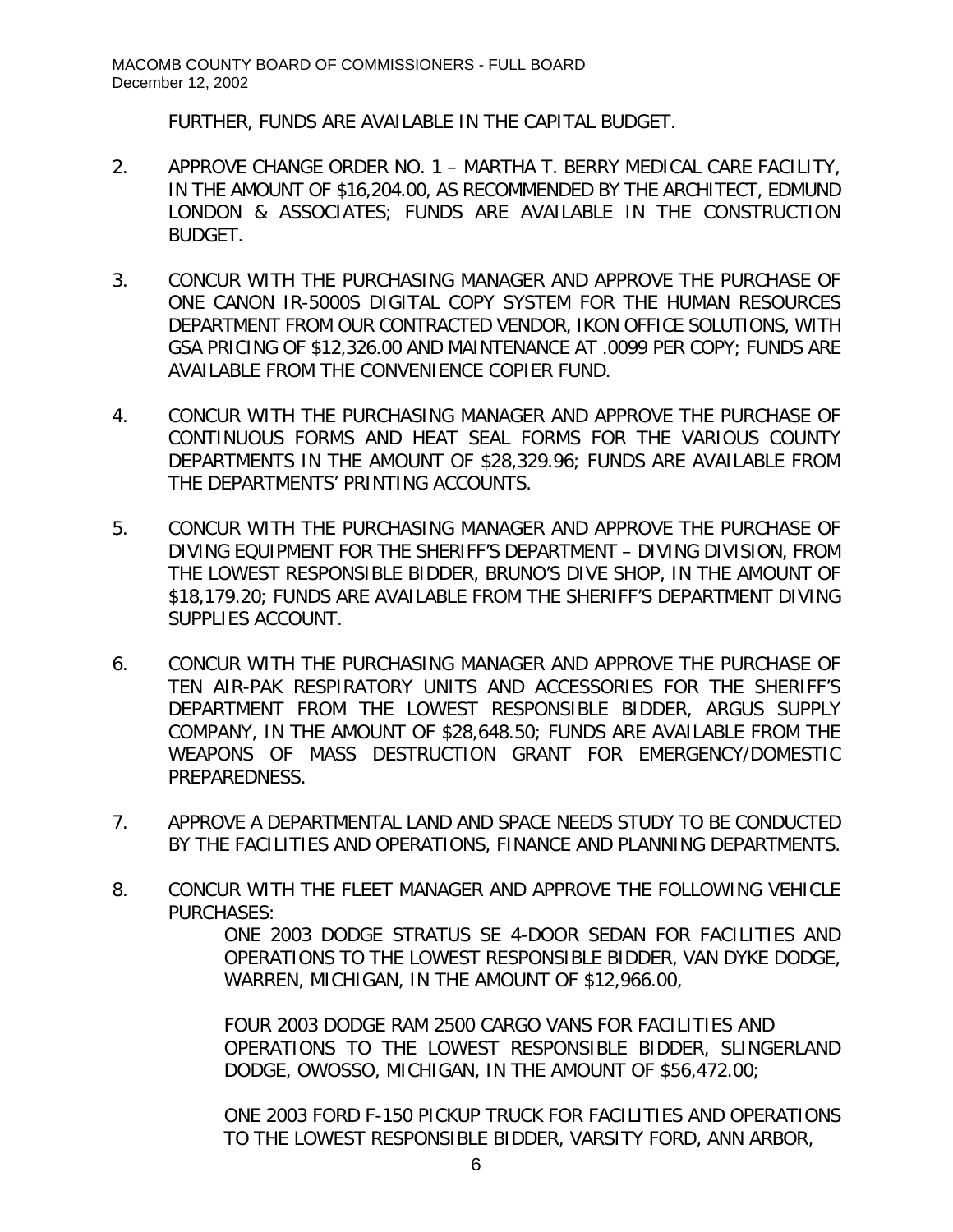MICHIGAN, IN THE AMOUNT OF \$12,764.00;

ONE 2003 FORD F-250 SNOW PLOW PICKUP TRUCK FOR FACILITIES AND OPERATIONS TO THE LOWEST RESPONSIBLE BIDDER, SIGNATURE FORD, PERRY, MICHIGAN, IN THE AMOUNT OF \$18,745.00;

ONE 2003 GMC TILT CAB AND TRUCK BODY FOR THE PURCHASING DEPARTMENT TO THE LOWEST RESPONSIBLE BIDDER, RED HOLMAN GMC TRUCK, WESTLAND, MICHIGAN, AND NBC TRUCK EQUIPMENT, ROSEVILLE, MICHIGAN, IN THE AMOUNT OF \$32,132.00;

THREE 2003 DODGE STRATUS SE 4-DOOR SEDANS FOR THE SHERIFF'S DEPARTMENT TO THE LOWEST RESPONSIBLE BIDDER, VAN DYKE DODGE, WARREN, MICHIGAN, IN THE AMOUNT OF \$38,898.00 AND

ONE 2003 FORD EXPEDITION FOR THE SHERIFF'S DEPARTMENT TO THE LOWEST RESPONSIBLE BIDDER, SIGNATURE FORD, PERRY, MICHIGAN, IN THE AMOUNT OF \$25,089.00.

FUNDS ARE AVAILABLE FROM THE 2003 FURNITURE AND EQUIPMENT ACCOUNT.

#### **THE MOTION CARRIED**.

#### *COMMUNITY SERVICES COMMITTEE – December 6, 2002*

The Clerk read the recommendation from the Community Services Committee and a **MOTION** was made by Chairperson Brandenburg, supported by Vice-Chairperson Kennard, to adopt the committee recommendation.

1. AUTHORIZE MSU EXTENSION SERVICE TO RENEW THE CONTRACT WITH THE MICHIGAN DEPARTMENT OF AGRICULTURE/GROUNDWATER STEWARDSHIP GRANT FOR THE PARTIAL AMOUNT OF \$4,000.00 TO CONTINUE TO PROVIDE HOME-A-SYST AND RELATED EDUCATIONAL PROGRAMS TO URBAN RESIDENTS FROM OCTOBER 1, 2002 THROUGH SEPTEMBER 30, 2003.

#### **THE MOTION CARRIED.**

#### *PERSONNEL COMMITTEE – December 9, 2002*

The Clerk read the recommendations from the Personnel Committee and a **MOTION** was made by Chairperson Liberato, supported by Vice-Chairperson Haggerty, to adopt the committee recommendations.

| 1 | RECONFIRM THE FOLLOWING VACANCIES: |                                               |  |
|---|------------------------------------|-----------------------------------------------|--|
|   | 1. (ONE) PROBATION OFFICER         | CIRCUIT COURT-FAMILY<br>COURT (JUV. DIVISION) |  |
|   | 2. (ONE) REFEREE/ATTORNEY          | CIRCUIT COURT-FAMILY<br>COURT (JUV. DIVISION) |  |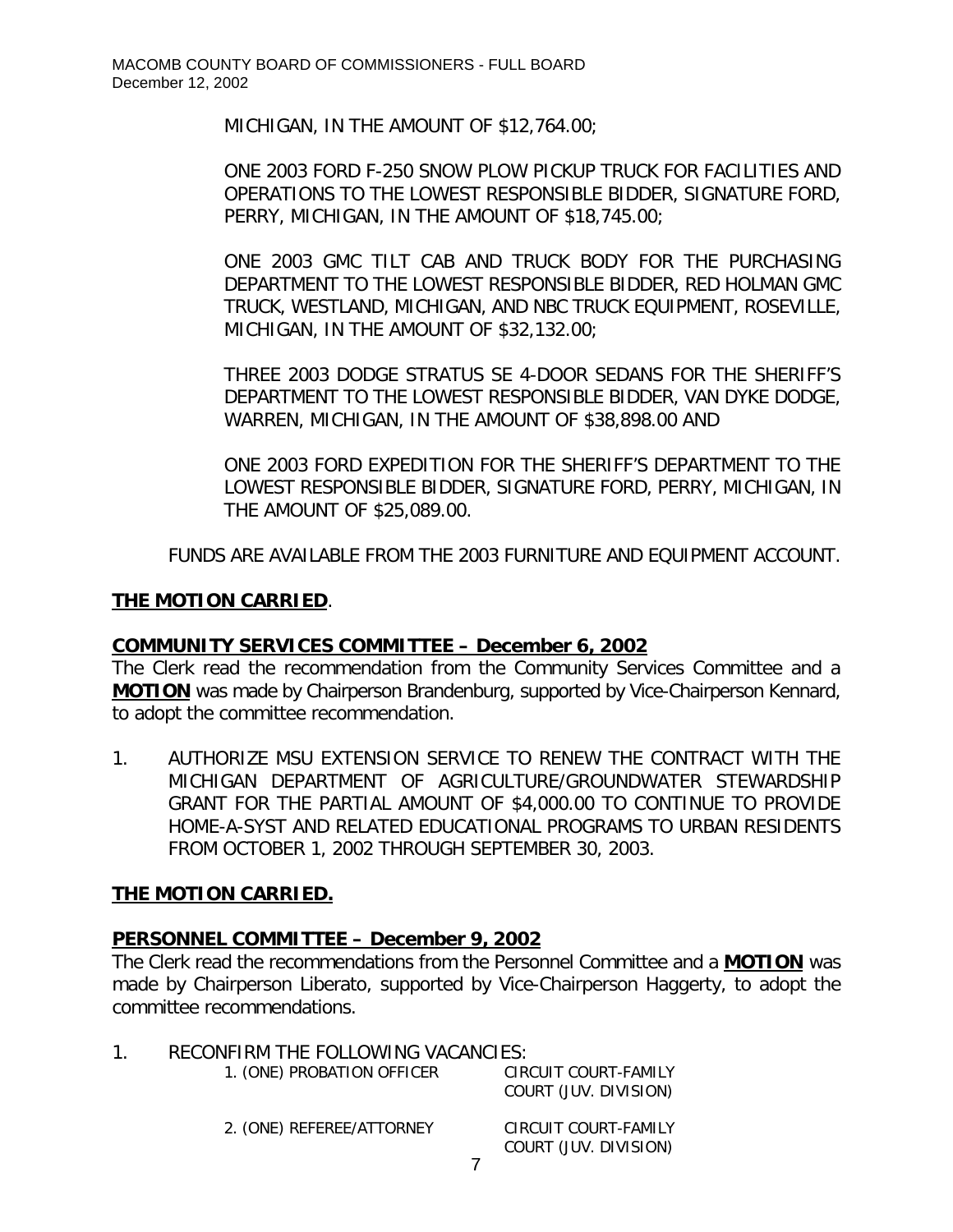- 3. (ONE) SENIOR SECRETARY COUNTY CLERK/REGISTER
- 4. (ONE) ACCOUNT CLERK IV HEALTH
- 5. (ONE) SECRETARY HEALTH
- 6. (ONE) ANALYST/PROGRAMMER MANAGEMENT INFOR. SERV.
- 7. (ONE) WEATHERIZATION COORD. MCCSA
- 8. (ONE) INFORMATION AND REFERRAL SPECIALIST SENIOR CITIZEN SERVICES

OF DEEDS

- 2. APPROVE THE RECLASSIFICATION OF ONE TYPIST CLERK TO TYPIST CLERK, SENIOR, IN THE FRIEND OF THE COURT OFFICE.
- 3. APPROVE A WAGE ADJUSTMENT FOR SUBSTITUTE TEACHER AIDES AT MACOMB COUNTY COMMUNITY SERVICES AGENCY-HEAD START, FROM \$6.67 TO \$8.19 PER HOUR FOR 2002.
- 4. APPROVE THE ADDITION OF ONE PART-TIME PROGRAM ASSISTANT POSITION IN THE DRUG COURT MENTOR PROGRAM AT MSU EXTENSION SERVICE.
- 5. APPROVE THE RECLASSIFICATION OF CERTAIN TEACHING POSITION CLASSIFICATIONS AT MSU EXTENSION SERVICE (TITLE CHANGES ONLY).
- 6. APPROVE THE RECLASSIFICATION OF ONE DEPUTY POSITION TO SERGEANT 1 POSITION IN THE OFFICE OF THE SHERIFF.
- 7. APPROVE THE PARTIAL REORGANIZATION OF THE VETERANS' AFFAIRS DEPARTMENT, AS OUTLINED IN A DECEMBER 2, 2002 CORRESPONDENCE FROM THE DIRECTOR, HUMAN RESOURCES DEPARTMENT.
- 8. APPROVE THE 2003 PAY ADJUSTMENT FOR NON-UNION EMPLOYEES OF 3.25%.

#### **THE MOTION CARRIED.**

#### *BUDGET COMMITTEE – December 10, 2002*

The Clerk read the recommendations from the Budget Committee and a **MOTION** was made by Chairperson Brown, supported by Vice-Chairperson Sauger, to adopt the committee recommendations.

Commissioner DeSaele asked to separate Motion #2. There were **NO** objections.

A vote as taken on the following:

1. AMEND THE 2003 BUDGET TO INCREASE FUNDING FOR POLLUTION CONTROL FROM THE CURRENT \$50,000.00 TO \$75,000.00 PER YEAR.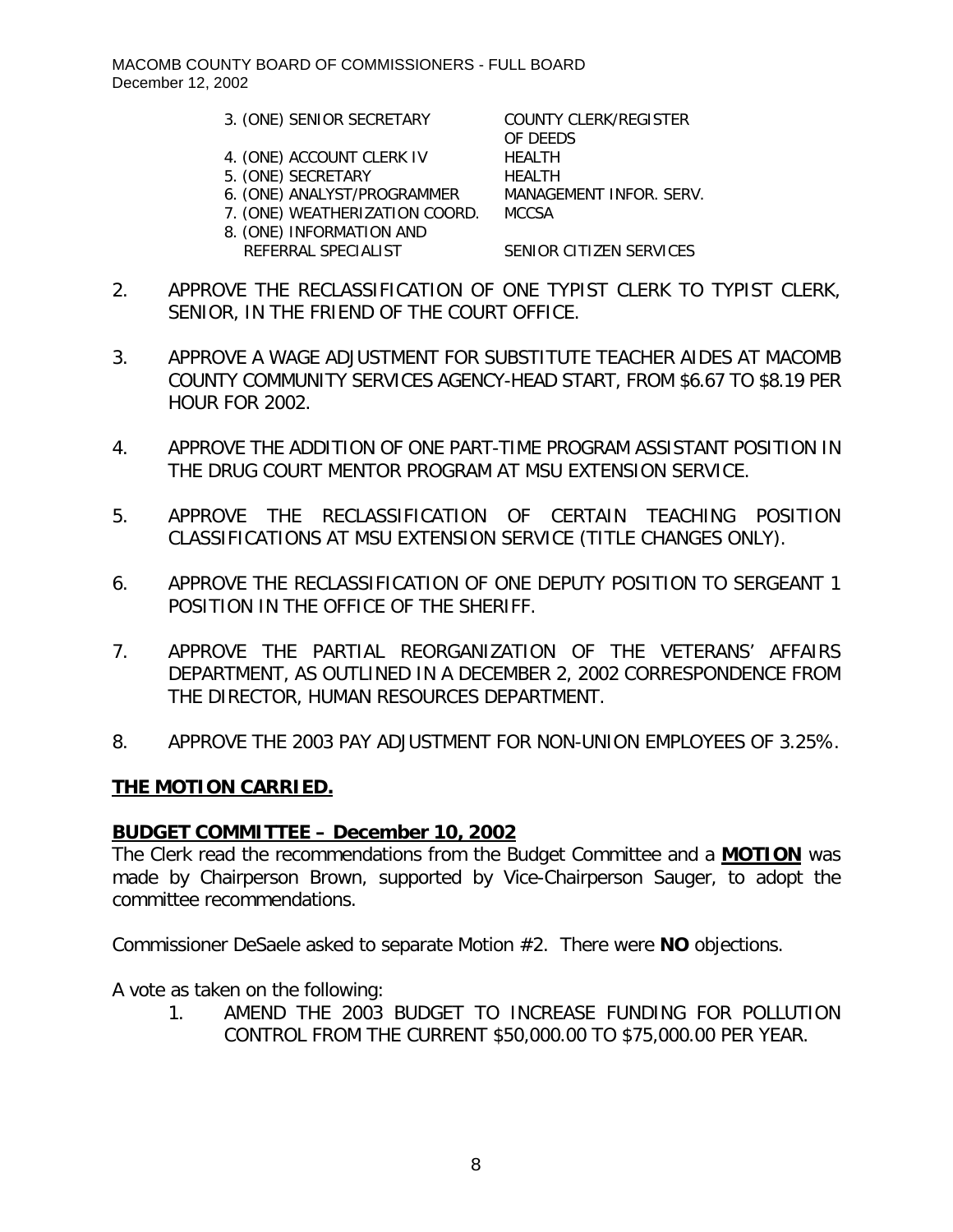- 3. APPROVE THE CREATION OF A MACOMB COUNTY HISTORICAL COMMISSION; FURTHER WITH REFERRAL TO THE PLANNING AND ECONOMIC DEVELOPMENT COMMITTEE IN 2003 TO DEVELOP GUIDELINES.
- 4. APPROVE THE 2002 EQUALIZATION STUDY AS SUBMITTED BY THE EQUALIZATION DEPARTMENT.
- 5. APPROVE THE 2003 SHERIFF MARINE SAFETY PROGRAM APPLICATION IN THE AMOUNT OF \$613,581.00, FOR THE PERIOD JANUARY 1, 2003 THROUGH DECEMBER 31, 2003.
- 6. APPROVE THE REQUEST FROM THE SENIOR CITIZENS DEPARTMENT TO INCREASE THEIR 2003 POSTAGE BUDGET BY \$10,000.00 TO COVER INCREASED MAILING CHARGES FOR THE SENIOR FOCUS NEWSLETTER.
- 7. CONCUR WITH THE REQUEST FROM THE CITY OF ST. CLAIR SHORES AND APPROVE THE APPROPRIATION OF \$10,000.00 TO COME FROM THE ENVIRONMENTAL PROBLEMS FOR LAKES AND RIVERS FUND FOR TESTING OF SEDIMENTS FROM THE REVERE/LANGE CANALS; FURTHER, THAT THE HEALTH SERVICES COMMITTEE BE PROVIDED WITH A COPY OF THE TEST RESULTS.

# **THE MOTION CARRIED.**

# **SEPARATED MOTION**

2. AMEND THE 2003 BUDGET BY ELIMINATING THE \$75,000.00 LINE ITEM – ENVIRONMENTAL PROBLEMS-LAKE/RIVER ACCOUNT AND TRANSFERRING THESE FUNDS TO A NEWLY ESTABLISHED \$175,000.00 "WATERWAY CLEANUP" BUDGET, WHICH WOULD BE AVAILABLE TO ALL WATERWAYS IN MACOMB COUNTY, FURTHER, THAT THE ISSUE BE REFERRED TO THE LEGISLATIVE AND ADMINISTRATIVE SERVICES COMMITTEE IN 2003 TO SET POLICY AND PROCEDURAL GUIDELINES TO QUALIFY FOR FUNDING, AS WELL AS, TO INVESTIGATE DIFFERENT FUNDING SOURCES.

# **THE MOTION CARRIED.**

# *FIANCE COMMITTEE – December 11, 2002*

The Clerk read the recommendations from the Finance Committee and a **MOTION** was made by Chairperson Perna, supported by Vice-Chairperson Slinde, to adopt the committee recommendations.

Commissioner Szczepanski asked his **NO** vote be added to Motion #3. There were **NO** objections.

1. APPROVE THE INTER-DEPARTMENTAL LINE ITEM BUDGET ADJUSTMENTS AS SUBMITTED BY THE FINANCE DEPARTMENT.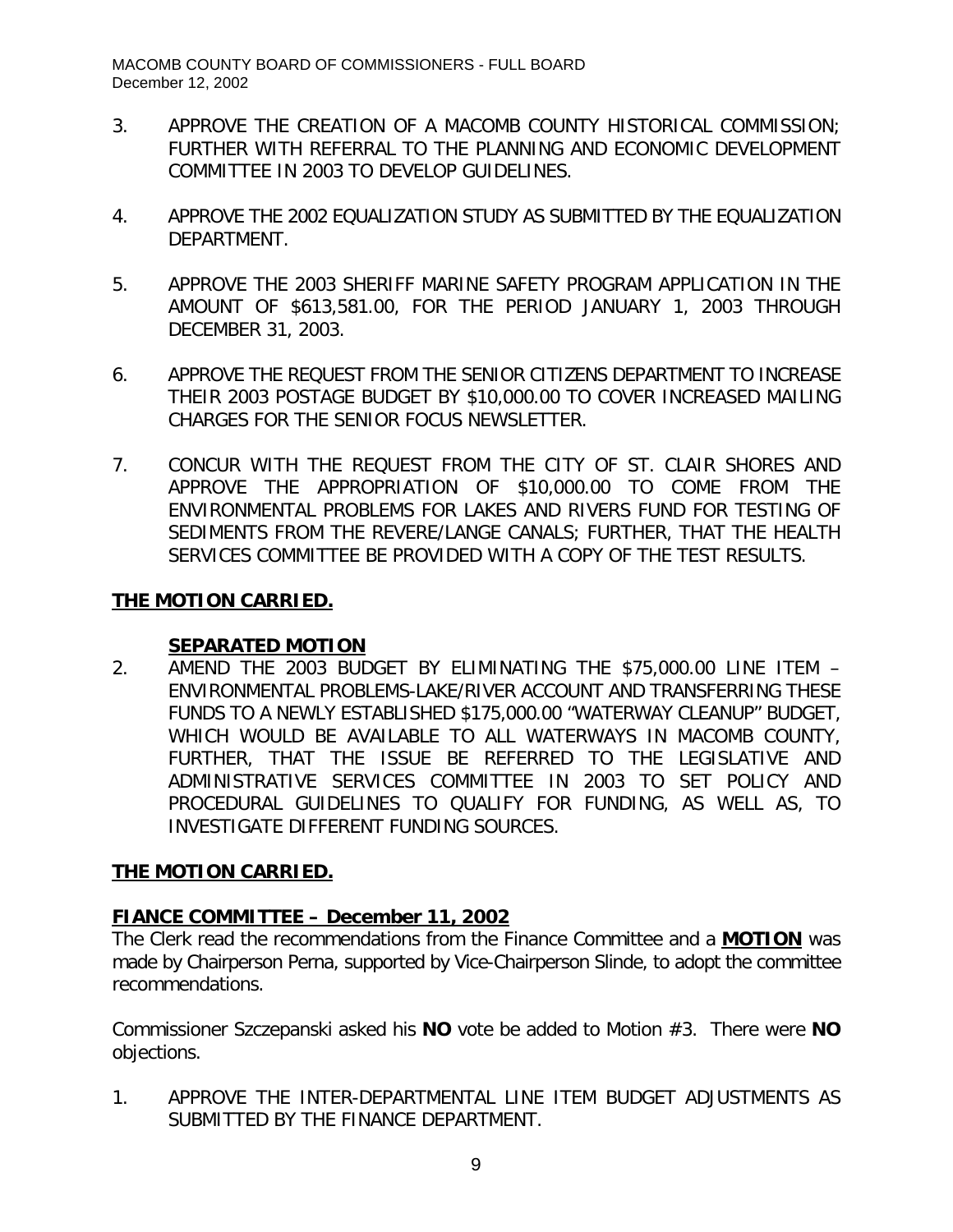- 2. APPROVE THE MONTHLY BILLS (WITH CORRECTIONS, DELETIONS AND/OR ADDENDA) AND AUTHORIZE PAYMENT; FURTHER, TO APPROVE THE PAYROLL FOR THE PERIOD NOVEMBER 22, 2002, IN THE AMOUNT OF \$4,263,239.54, WITH NECESSARY MODIFICATIONS TO THE APPROPRIATIONS.
- 3. APPROVE THE PAYMENT OF \$22,500.00 TO THE INTER-GOVERNMENTAL UTILITY DEFENSE FUND AS RECOMMENDED IN CORRESPONDENCE FROM CORPORATION COUNSEL.
- 4. AWARD THE MAILING OF THE 2003 ANNUAL REPORT TO AMERICAN MAILERS FOR A POSTAL PATRON COST OF \$52,129.64; FUNDS ARE AVAILABLE FROM THE 2003 ANNUAL REPORT FUND.

### **THE MOTION CARRIED.**

### **RESOLUTIONS/TRIBUTES**

A **MOTION** was made by Commissioner Liberato, supported, by Commissioner DiMaria to adopt the Resolutions and Tributes in their entirety.

Commissioner Lafferty asked to separate Resolution d) No. 02-104. There were **NO** objections.

A vote was taken on the following:

| Res. No. 02- 101 | In Support of Designating Lake St. Clair as the "Sixth Great Lake" |
|------------------|--------------------------------------------------------------------|
|                  | (recommended by Health Services Committee on 12/4/02)              |

- Res. No. 02-102 Commending the Members of UAW Local 1264 Veterans Committee on Their Extraordinary Work in the Community (offered by Brandenburg; recommended by Personnel Committee on 12/9/02)
- Res. No. 02-103 Commending Samantha Hanley (offered by Lafferty; recommended by Personnel Committee on 12/9/02)
- Res. No. 02-105 Establishing Salaries and Fringe Benefits for the Years 2003 and 2004 for Macomb County Road Commissioners (recommended by Personnel Committee on 12/9/02)
- Res. No. 02-106 To Add Probate Court in the Contract with Government Payment Services, Inc., in Order to Process Credit Card Payments (recommended by Finance Committee on 12/11/02)
- Res. No. 02-99 Commending John Hertel for Outstanding Public Service (offered on behalf of the Board; recommended by Finance Committee on 12/11/02)
- Res. No. 02-97 Commending Jonathan Lafferty for Outstanding Public Service (offered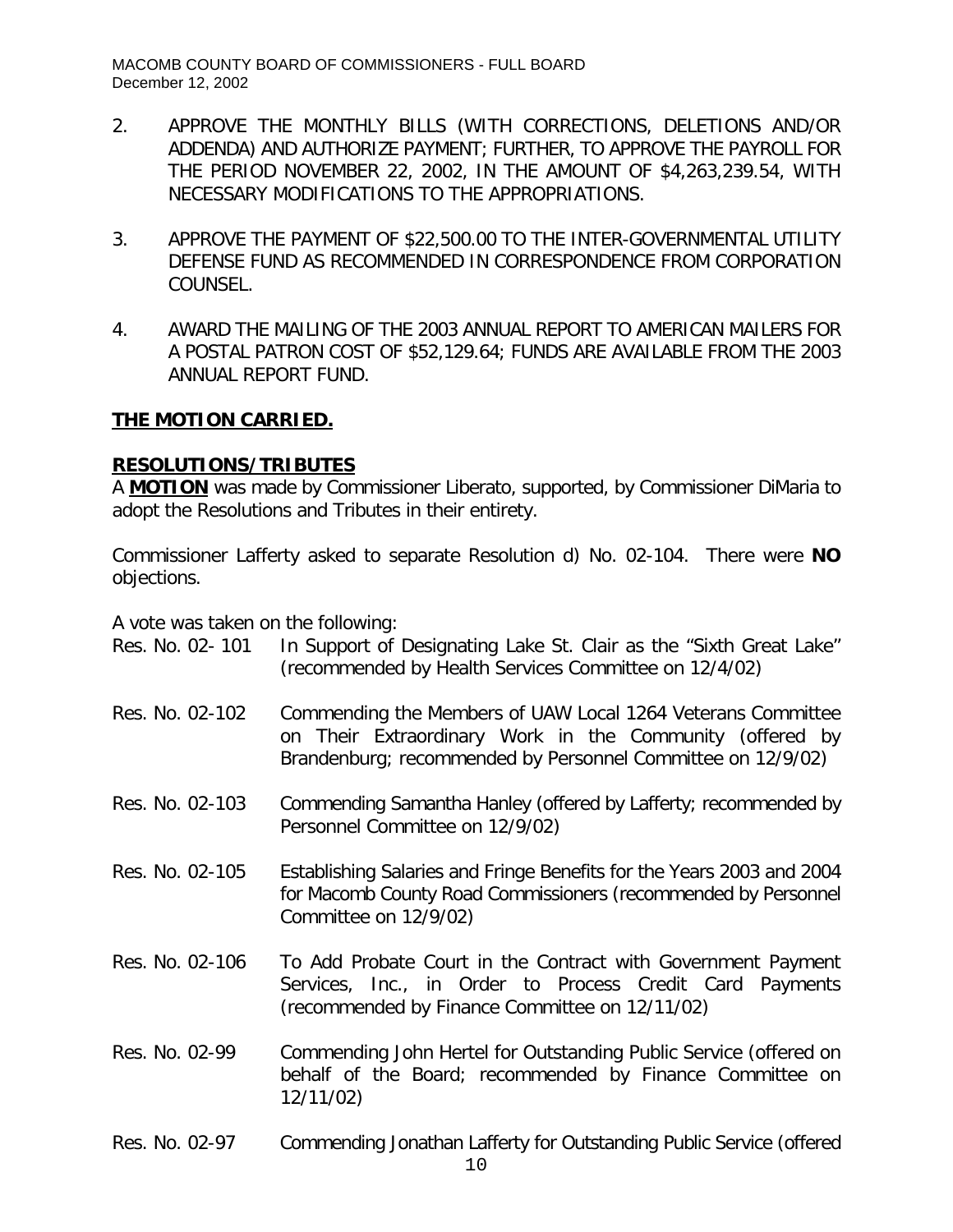on behalf of the Board; recommended by Finance Committee on 12/11/02)

### Res. No. 02-98 Commending Dennis Olshove for Outstanding Public Service (offered on behalf of the Board; recommended by Finance Committee on 12/22/02)

Res. No. 02-100 Commending Robert Sawicki for Outstanding Public Service (offered on behalf of the Board; recommended by Finance Committee on 12/22/02)

# **THE MOTION CARRIED.**

### **SEPARATED RESOLUTION**

Res. No. 02-104 Establishing Salaries and Compensation in Lieu of Fees for Elected County Officials and Per Diem Rates for County Boards and Commissions and Providing County Supplementary Pay Benefits for Circuit Court, Probate Court and Certain District Court Judges and to Provide Payment for Same out of the General Fund for the Years 2003 and 2004 (recommended by Personnel Committee on 12/9/02)

A **MOTION TO REFER** back to committee was made by Commissioner Lafferty, supported by Commissioner Perna.

A discussion ensued.

#### **ROLL CALL VOTE ON MOTION TO REFER**

|                   | <b>YES</b> | <b>NO</b> |
|-------------------|------------|-----------|
| BRANDENBURG       |            | Χ         |
| <b>BROWN</b>      | X          |           |
| <b>DESAELE</b>    |            | Χ         |
| <b>DIMARIA</b>    |            | Χ         |
| <b>FLYNN</b>      |            | Χ         |
| <b>FRASCHETTI</b> |            | Χ         |
| <b>HAGGERTY</b>   |            | Χ         |
| <b>HILL</b>       |            | Χ         |
| <b>KENNARD</b>    |            | Χ         |
| KOLAKOWSKI        |            | Χ         |
| LAFFERTY          | Х          |           |
| LIBERATO          | Χ          |           |
| LUND              |            | Χ         |
| MIJAC             |            | Χ         |
| <b>OLSHOVE</b>    |            | Χ         |
| PERNA             | Χ          |           |
| <b>REVOIR</b>     |            | Χ         |
| ROCCA             |            | Χ         |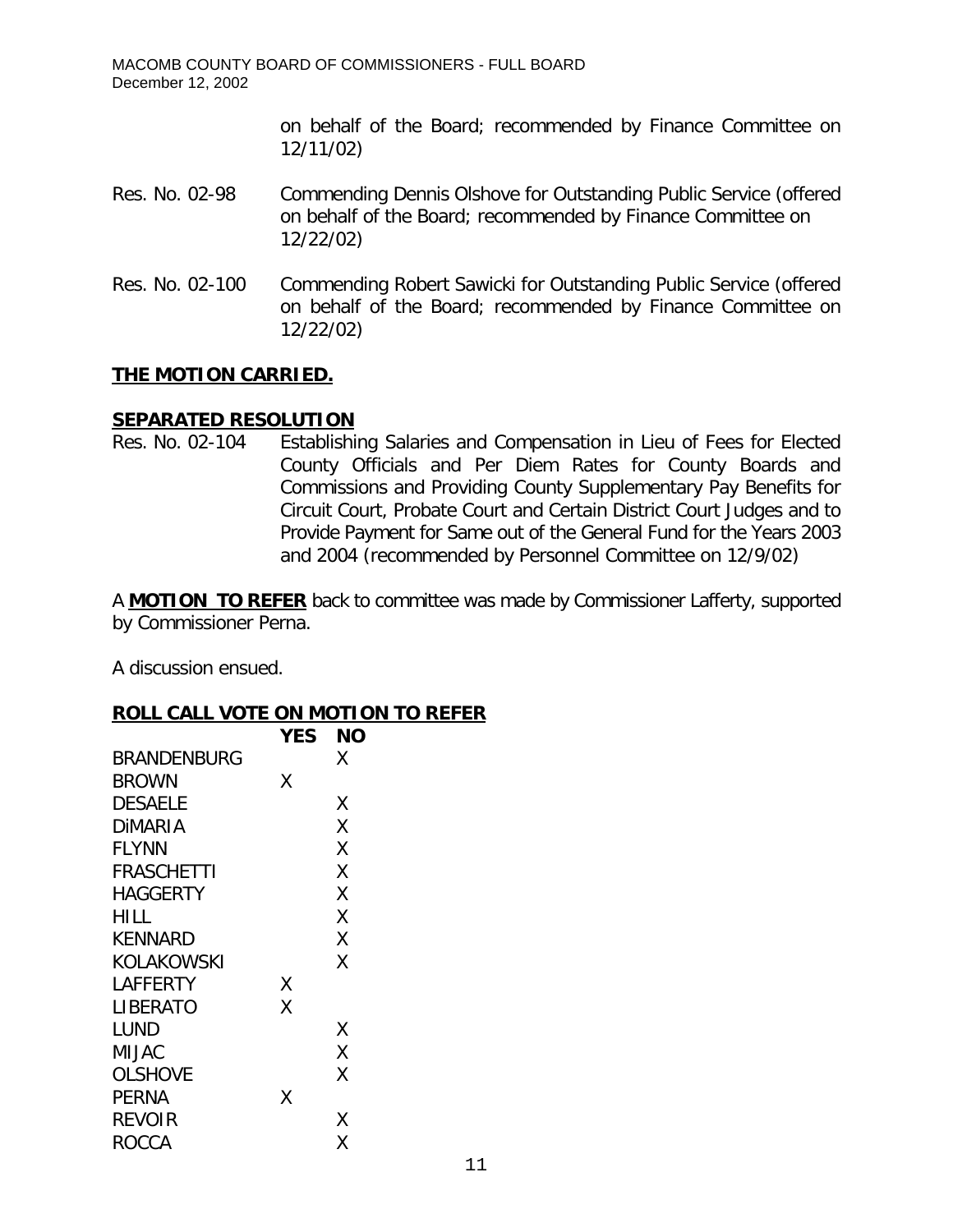MACOMB COUNTY BOARD OF COMMISSIONERS - FULL BOARD December 12, 2002

| <b>TOTAL</b>       | б, | 19 |
|--------------------|----|----|
| <b>HERTEL</b>      |    | X  |
| <b>WHITE</b>       |    | Χ  |
| <b>SZCZEPANSKI</b> |    | Χ  |
| <b>SLINDE</b>      |    | Χ  |
| <b>SESSA</b>       |    | Χ  |
| <b>SAUGER</b>      | X  |    |
|                    |    |    |

# **THE MOTION TO REFER BACK TO COMMITTEE FAILED.**

**THE RESOLUTION CARRIED,** with Commissioners Lund and Lafferty voting **NO**.

#### **CONFIRM APPOINTMENT OF MAGISTRATE FOR 42-1 DISTRICT COURT**

A **MOTION** WAS MADE BY COMMISSIONER LIBERATO, SUPPORTED BY COMMISSIONER BROWN, TO APPOINT JUDGE RICHARD D. McLEAN AS MAGISTRATE FOR THE 42-1 DISTRICT COURT, AND THE **MOTION CARRIED**.

### **REQUESTS TO PURCHASE PREVIOUS SERVICE TIME (5)**

A **MOTION** WAS MADE BY COMMISSIONER BRANDENBURG, SUPPORTED BY COMMISSIONER REVOIR , TO APPROVE REQUESTS TO PURCHASE PREVIOUS SERVICE TIME BY JANICE CELLA, JOE MAZZARA, NANCY ECKMAN, JAMES MULSO AND JAMES NOWICKI, AND THE **MOTION CARRIED**.

# **PROPOSED DATE FOR BOARD OF COMMISSIONERS' ORGANIZATIONAL MEETING**

A **MOTION** WAS MADE BY COMMISSIONER FRASCHETTI, SUPPORTED BY COMMISSIONER LUND, TO APPROVE THE DATE OF JANUARY 8, 2003 AT 9:00 A.M. FOR THE BOARD OF COMMISSIONERS' ORGANIZATIONAL MEETING, AND THE **MOTION CARRIED**.

*Commissioner Kolakowski indicated that she does not intend to vote on any of the appointments. It is her feeling they should be made until after January 1, 2003.*

#### **APPOINTMENTS**

# a) **CIVIL SERVICE COMMISSION**

A **MOTION** WAS MADE BY COMMISSIONER BROWN, SUPPORTED BY COMMISSIONER WHITE, TO APPOINT WILLIAM FROBERG TO THE MACOMB COUNTY CIVIL SERVICE COMMISSION TERM ENDING DECEMBER 31, 2008, AND THE **MOTION CARRIED**.

# b) **LIBRARY BOARD**

A **MOTION** WAS MADE BY COMMISSIONER LIBERATO, SUPPORTED BY COMMISSIONER LAFFERTY, TO APPOINT EDWARD V. FARLEY TO THE MACOMB COUNTY LIBRARY BOARD TERM ENDING DECEMBER 31, 2007, AND THE **MOTION CARRIED.**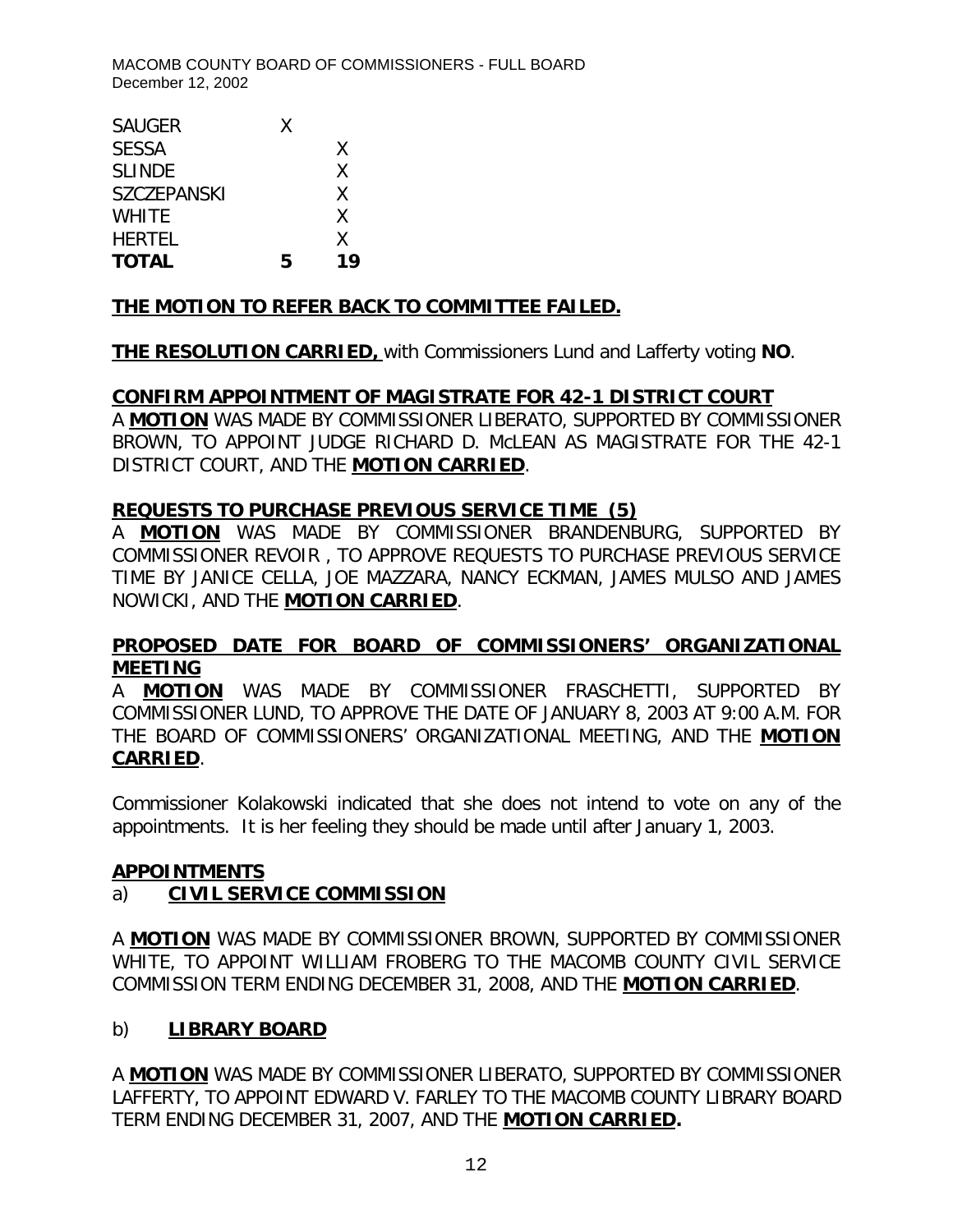### c) **PARKS AND RECREATION**

### **ROLL CALL VOTE**

|                    | LIBERATO ROMANO |   | <b>SALERNO</b> | <b>LUND</b> |
|--------------------|-----------------|---|----------------|-------------|
| <b>BRANDENBURG</b> | X               |   |                | χ           |
| <b>BROWN</b>       | X               |   |                | Χ           |
| <b>DESAELE</b>     |                 |   | Χ              | X           |
| <b>DIMARIA</b>     | Χ               |   |                | X           |
| <b>FLYNN</b>       | X               | X |                |             |
| <b>FRASCHETTI</b>  |                 |   | Χ              |             |
| <b>HAGGERTY</b>    | Χ               | Χ |                |             |
| <b>HILL</b>        | Χ               |   | Χ              |             |
| <b>KENNARD</b>     | Χ               |   |                | Χ           |
| KOLAKOWSKI         | abstained       |   |                |             |
| <b>LAFFERTY</b>    | X               |   |                | Χ           |
| <b>LIBERATO</b>    | Χ               |   | Χ              |             |
| <b>LUND</b>        | Χ               |   |                | X           |
| <b>MIJAC</b>       | Χ               | Χ |                |             |
| <b>OLSHOVE</b>     | Χ               |   | χ              |             |
| <b>PERNA</b>       | χ               |   | Χ              |             |
| <b>REVOIR</b>      | Χ               |   |                | Χ           |
| <b>ROCCA</b>       |                 | X | Χ              |             |
| <b>SAUGER</b>      | Χ               |   | Χ              |             |
| <b>SESSA</b>       |                 | Χ |                | χ           |
| <b>SLINDE</b>      | Χ               |   |                | Χ           |
| <b>SZCZEPANSKI</b> |                 |   |                | X           |
| <b>WHITE</b>       | Χ               |   |                | Χ           |
| <b>HERTEL</b>      | Χ               |   |                | χ           |
| <b>TOTAL</b>       | 18              | 5 | 8              | 13          |

### **RALPH LIBERATO AND PETER LUND APPOINTED TO MACOMB COUNTY PARKS AND RECREATION COMMISSION TERMS ENDING DECEMBER 31, 2005.**

#### d) **PLANNING COMMISSION**

#### **ROLL CALL VOTE ON FOUR - 3 YEAR TERMS**

|                    | <b>BURDI</b> | CALKA KUSS |   | <b>LAROSA</b> | <b>OBRECHT</b> | <b>STRIZIC</b> |
|--------------------|--------------|------------|---|---------------|----------------|----------------|
| <b>BRANDENBURG</b> | X            | X          | X |               |                | X              |
| <b>BROWN</b>       |              | X          |   |               | χ              | Χ              |
| <b>DESAELE</b>     | X            | X          | X |               |                | Χ              |
| <b>DIMARIA</b>     | X            | X          | X |               |                | Χ              |
| <b>FLYNN</b>       | Χ            | X          | X |               |                |                |
| <b>FRASCHETTI</b>  | Χ            |            | Χ | X             |                |                |
| <b>HAGGERTY</b>    |              |            | Χ |               | Χ              |                |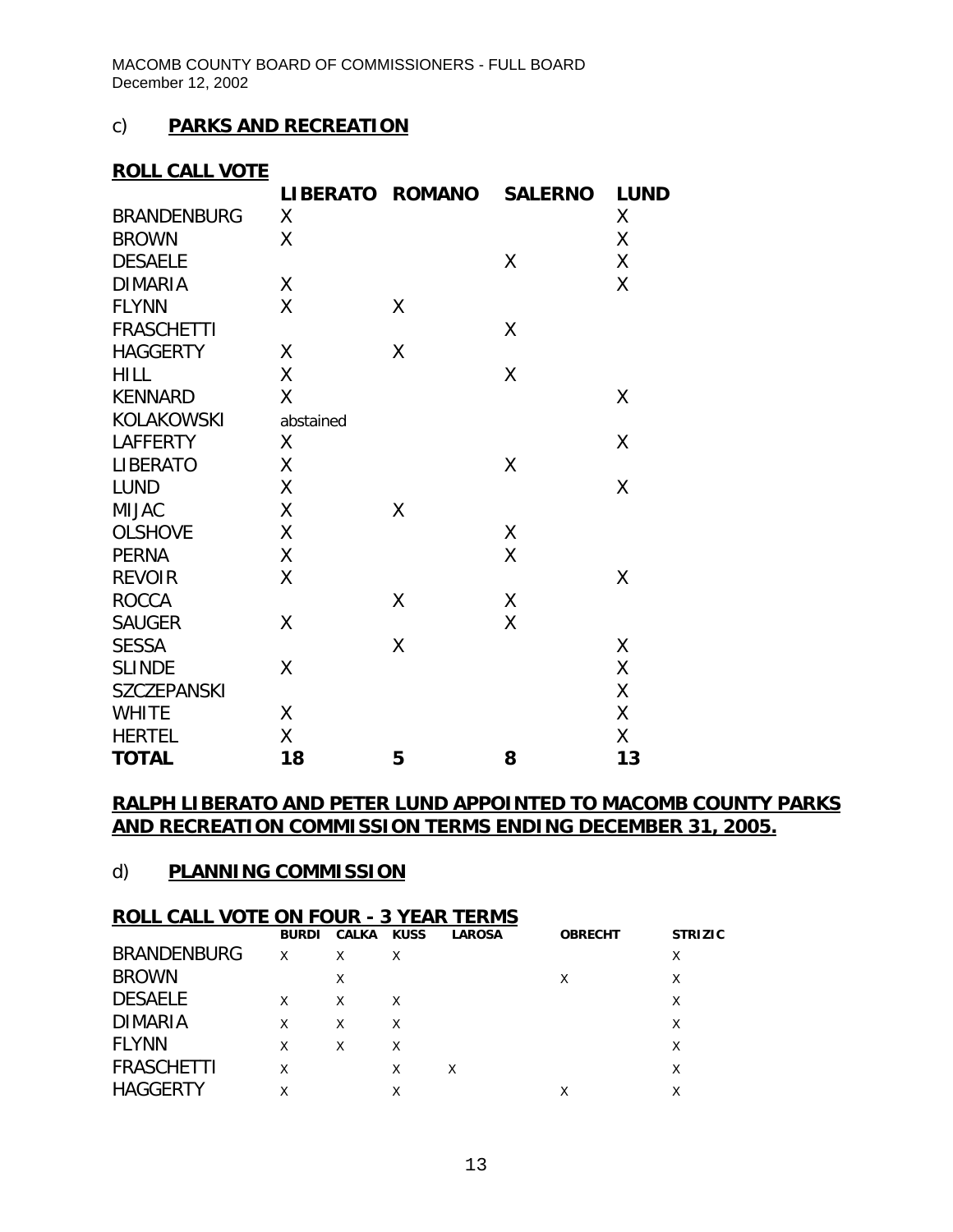#### MACOMB COUNTY BOARD OF COMMISSIONERS - FULL BOARD December 12, 2002

|                    | <b>BURDI</b> | <b>CALKA</b> | <b>KUSS</b> | <b>LAROSA</b> | <b>OBRECHT</b> | <b>STRIZIC</b> |
|--------------------|--------------|--------------|-------------|---------------|----------------|----------------|
| <b>HILL</b>        |              | X            | X           |               |                | X              |
| <b>KENNARD</b>     | X            | X            | X           | X             |                |                |
| KOLAKOWSKI         | abstained    |              |             |               |                |                |
| <b>LAFFERTY</b>    |              |              | X           | X             |                | X              |
| <b>LIBERATO</b>    | X            | X            | X           |               |                | X              |
| <b>LUND</b>        |              |              | X           | X             | X              | X              |
| <b>MIJAC</b>       | X            | X            | X           |               |                | X              |
| <b>OLSHOVE</b>     | X            | X            | X           | X             |                |                |
| <b>PERNA</b>       | X            |              | X           |               | X              | X              |
| <b>REVOIR</b>      | X            | X            | X           |               |                | X              |
| <b>ROCCA</b>       | X            | X            | X           |               |                | X              |
| <b>SAUGER</b>      | X            | X            | X           |               |                | X              |
| <b>SESSA</b>       | X            |              | X           |               | X              |                |
| <b>SLINDE</b>      |              | X            | X           | X             |                | X              |
| <b>SZCZEPANSKI</b> | X            |              | X           |               | X              | X              |
| <b>WHITE</b>       | X            |              | X           | X             |                | X              |
| <b>HERTEL</b>      |              | X            | X           | X             |                | X              |
| <b>TOTAL</b>       | 17           | 15           | 22          | 8             | 6              | 20             |

# **LOUIS BURDI, BERNARD B. CALKA, ELMER KUSS ANDJOSEPH STRIZIC APPOINTED TO MACOMB COUNTY PLANNING COMMISSION - THREE (3) YEAR TERMS ENDING DECEMBER 31, 2005.**

#### **ROLL CALL VOTE ON ONE- 1 YEAR TERM**

|                    | <b>LAROSA</b> | <b>OBRECHT</b> |
|--------------------|---------------|----------------|
| <b>BRANDENBURG</b> |               | X              |
| <b>BROWN</b>       |               | χ              |
| <b>DESAELE</b>     | Χ             |                |
| <b>DIMARIA</b>     |               | Χ              |
| <b>FLYNN</b>       |               | Χ              |
| <b>FRASCHETTI</b>  | Χ             |                |
| <b>HAGGERTY</b>    | Χ             |                |
| HILL               | Χ             |                |
| <b>KENNARD</b>     | Χ             |                |
| KOLAKOWSKI         | abstained     |                |
| LAFFERTY           | Χ             |                |
| LIBERATO           |               | Χ              |
| <b>LUND</b>        |               | Χ              |
| MIJAC              | Χ             |                |
| <b>OLSHOVE</b>     | Χ             |                |
| PERNA              | Χ             |                |
| <b>REVOIR</b>      |               | Χ              |
| <b>ROCCA</b>       | Χ             |                |
| <b>SAUGER</b>      |               | Χ              |
| <b>SESSA</b>       |               | Χ              |
| <b>SLINDE</b>      | Χ             |                |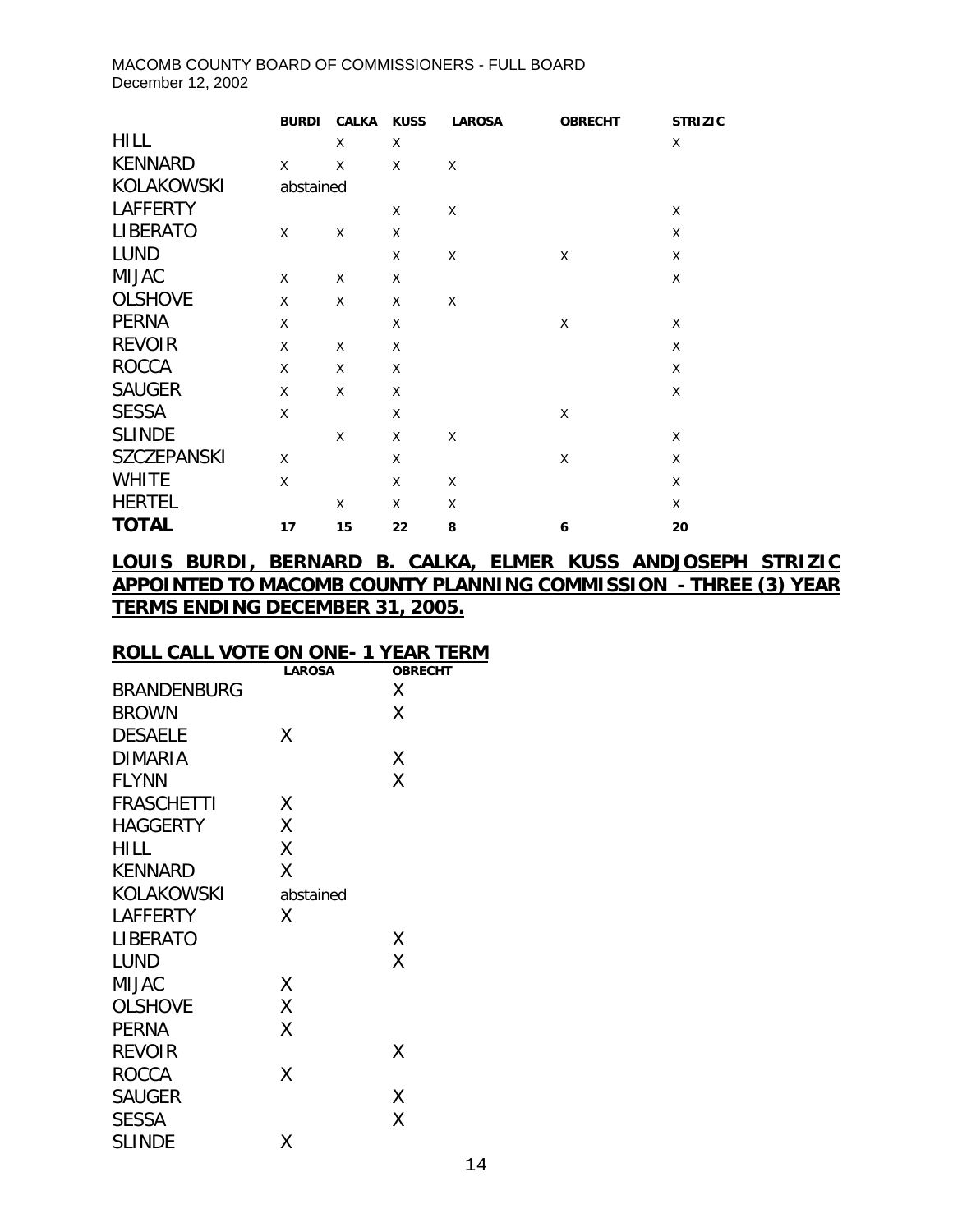|                    | <b>LAROSA</b> | <b>OBRECHT</b> |
|--------------------|---------------|----------------|
| <b>SZCZEPANSKI</b> |               | x              |
| <b>WHITE</b>       | x             |                |
| <b>HERTEL</b>      | x             |                |
| <b>TOTAL</b>       | 13            | 10             |

# **DOMINIC J. LaROSA APPOINTED TO MACOMB COUNTY PLANNING COMMISSION ONE YEAR TERM ENDING DECEMBER 31, 2003.**

#### e) **ROAD COMMISSION**

#### **ROLL CALL VOTE**

| <u>RULL CALL VUTE</u> |               |                |
|-----------------------|---------------|----------------|
|                       | <b>NEARON</b> | <b>SAWICKI</b> |
| <b>BRANDENBURG</b>    | X             |                |
| <b>BROWN</b>          |               | Χ              |
| <b>DESAELE</b>        | Χ             |                |
| <b>DIMARIA</b>        |               | Χ              |
| <b>FLYNN</b>          |               | Χ              |
| <b>FRASCHETTI</b>     | X             |                |
| <b>HAGGERTY</b>       |               | Χ              |
| <b>HILL</b>           |               | Χ              |
| <b>KENNARD</b>        |               | Χ              |
| <b>KOLAKOWSKI</b>     | abstained     |                |
| <b>LAFFERTY</b>       |               | Χ              |
| <b>LIBERATO</b>       |               | X              |
| <b>LUND</b>           | Χ             |                |
| <b>MIJAC</b>          |               | X              |
| <b>OLSHOVE</b>        |               | X              |
| <b>PERNA</b>          |               | Χ              |
| <b>REVOIR</b>         | Χ             |                |
| <b>ROCCA</b>          |               | Χ              |
| <b>SAUGER</b>         |               | Χ              |
| <b>SESSA</b>          | Χ             |                |
| <b>SLINDE</b>         |               | Χ              |
| <b>SZCZEPANSKI</b>    | Χ             |                |
| <b>WHITE</b>          |               | Χ              |
| <b>HERTEL</b>         |               | Χ              |
| <b>TOTAL</b>          | 7             | 16             |

#### **ROBERT M. SAWICKI APPOINTED TO THE MACOMB COUNTY ROAD COMMISSION – TERM ENDING DECEMBER 31, 2008.**

#### **PRESENTATIONS**

Presentation of Resolution to John C. Hertel for Outstanding Public Service was made by Commissioner Liberato.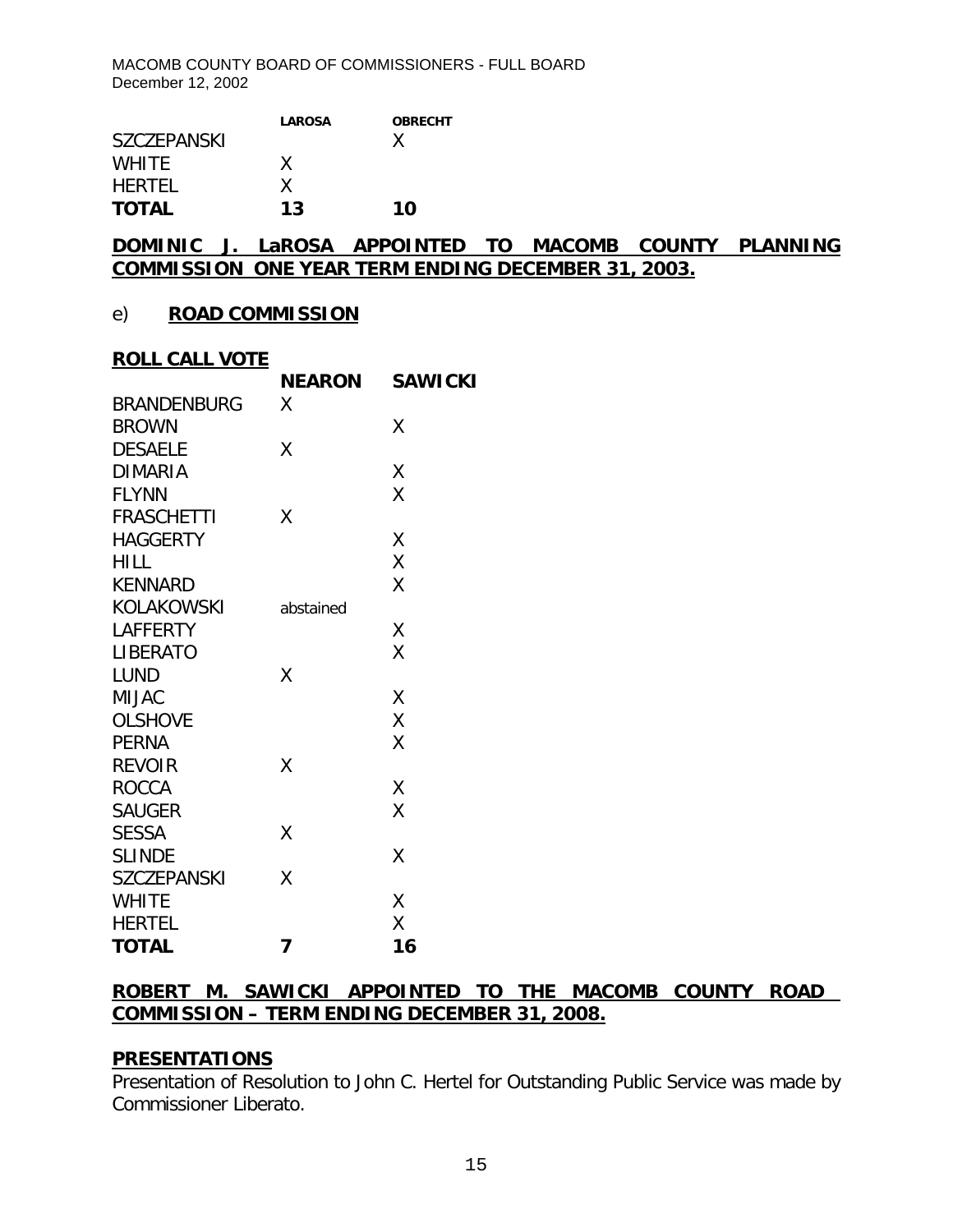Presentation of Resolutions to Jonathan Lafferty, Dennis Olshove and Robert Sawicki for Outstanding Public Service was made by Chairman Hertel.

#### **NEW BUSINESS**

Commissioner DiMaria thanked Chairman Hertel for doing a great job as Chairman of the Macomb County Board of Commissioners.

Commissioner Lund wished everyone and their families a Merry Christmas.

### **PUBLIC PARTICIPATION**

### *Elmer Kuss, Dominic LaRosa and Joseph Strizic*

Thanked the Board of Commissioner for appointing them to the Macomb County Planning Commission.

### **ROLL CALL ATTENDANCE**

| Ralph A. Liberato       | District 1  |
|-------------------------|-------------|
| Marvin Sauger           | District 2  |
| Phillip A. DiMaria      | District 3  |
| Jonathan Lafferty       | District 4  |
| Dennis Olshove          | District 5  |
| Joan Flynn              | District 6  |
| Sue Rocca               | District 7  |
| Diana J. Kolakowski     | District 8  |
| Robert Mijac            | District 9  |
| Philis DeSaele          | District 10 |
| Ed Szczepanski          | District 11 |
| Peter J. Lund           | District 12 |
| Don Brown               | District 13 |
| John C. Hertel          | District 14 |
| Nicholyn A. Brandenburg | District 15 |
| William Revoir          | District 16 |
| Bobby L. Hill           | District 17 |
| Michael C. Sessa        | District 18 |
| James M. Perna          | District 19 |
| Nancy M. White          | District 20 |
| Leonard Haggerty        | District 21 |
| Elizabeth Slinde        | District 22 |
| Roland R. Fraschetti    | District 24 |
| Peggy A. Kennard        | District 25 |

#### **ADJOURNMENT**

A **MOTION** to adjourn was made by Commissioner Lafferty, supported by Commissioner Olshove, and the **MOTION CARRIED.**